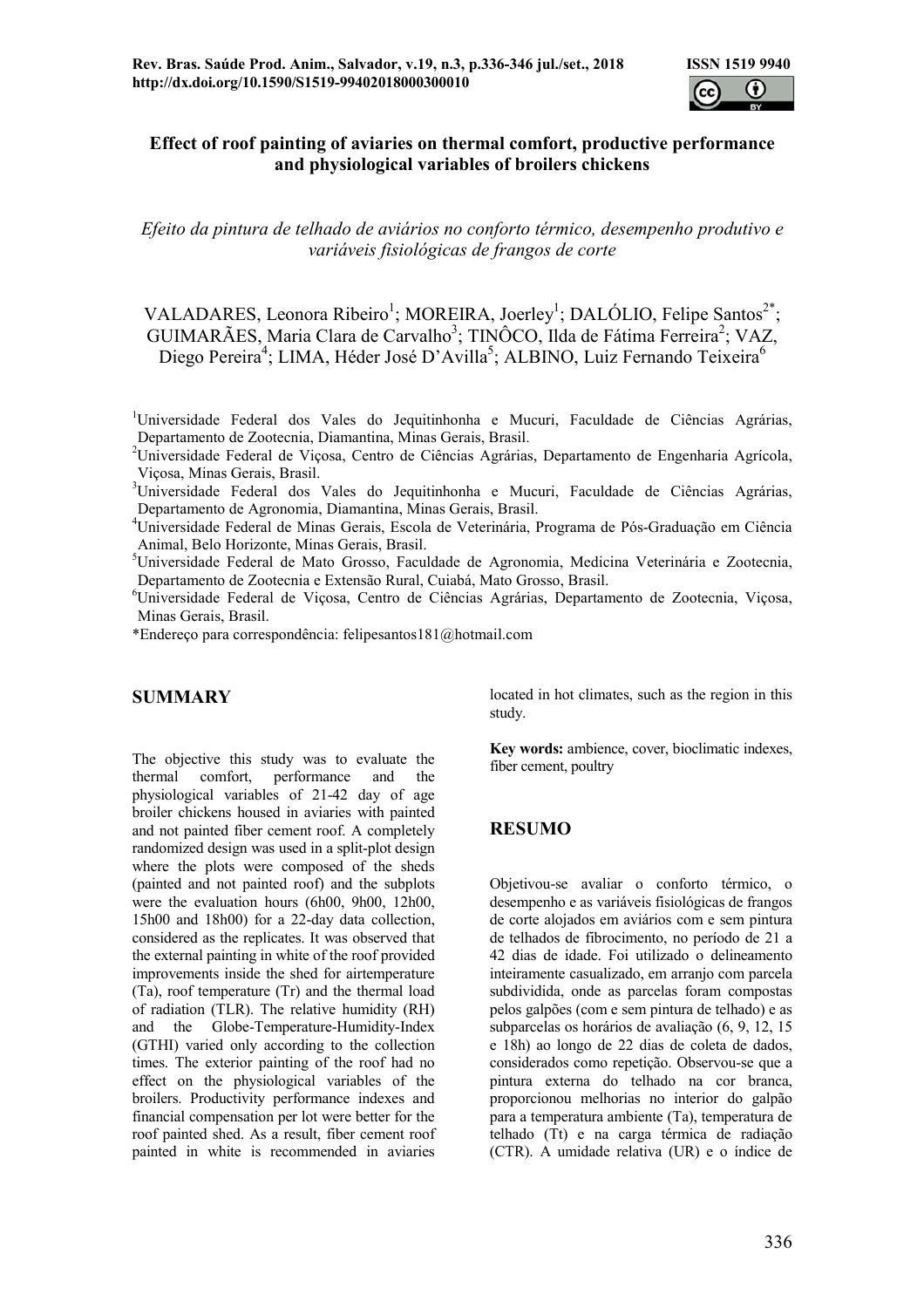

temperatura de globo negro e umidade (ITGU) variaram apenas em função dos horários de coleta. Não houve efeito da pintura externa do telhado nas variáveis fisiológicas das aves. Os índices de desempenho produtivo e a remuneração financeira por lote foram melhores para o galpão com pintura de telhado. Assim, recomenda-se a pintura externa em telhados de fibrocimento, na cor branca, em aviários localizados em ambientes de clima quente, como a região em estudo.

Palavras-chave: ambiência, avicultura, cobertura, índices bioclimáticos, fibrocimento

# INTRODUCTION

Environmental management and its adaptations by controlling climatic variables associated to thermal comfort indexes, if properly managed, promotesbroiler performance. The facilities should ensure the maintenance of homeothermy for animal thermal comfort and ensure the animal well-being in production, with the minimum expenditure of energy (PASSINI et al., 2013). So, alternatives to reduce the amount of heat inside the aviaries, especially those located in hot climate regions are necessary.

The roof is anextremely important element in the poultry facility for controlling the total incident heat and for the maintenance of satisfactory bioclimatic indexes, since it receives and absorbs a great part of the direct solar radiation (SAMPAIO et al., 2011; SILVA et al., 2015a). In Brazil, a considerable number of the aviaries have asbestos roof due to its low acquisition price, implantation and maintenance costs (ABREU et al., 2011). However, this type of cover may absorb more heat and transmit the surplus to the inner part of the building (HERNÁNDEZ-PÉREZ et al., 2014).As a result, it is important to propose adaptive mechanisms, preferably of low

cost, to improve the ambience and acclimatization of broilers raised in hot climate regions (SILVA et al., 2015b). The external painting on aviary roofs is a measure of easy implantation and inexpensive to the producer in addition to promoting the thermal comfort and performance indexes of the broilers (PASSINI et al., 2012; 2013).

Brazil has great climatic amplitude and the expansion of the poultry farming occurred practically all over the national territory. So, the evaluation of the microclimate in relation to bioclimatic characterization in aviaries located in the different broiler producing regions is of paramount importance (SANTOS et al., 2014; DALÓLIO et al., 2016). This may become more evident in poultry buildings with different types of cover, associated or not with external painting, as well as its effect on performance, on the physiological variables of the broilers and on the poultry farmer's financial remuneration. Consequently, the objective of this studywas to evaluate the thermal comfort, performance and physiological variables of broiler chickens housed in conventional poultry shed with and without external asbestos cement roofing the period from 21 to 42 days of age.

## MATERIALAND METHODS

The experiment was carried out on the commercial farm Nossa Senhora Aparecida, located in the municipality of Jequitibá, state of Minas Gerais, 19°13'42'' South latitude and 44° 2'17'' West longitude, in the Meso-region of Sete Lagoas, state of Minas Gerais, Brazil. This region has 5.20 kWh/m<sup>2</sup>/day of global solar radiation, with an average annual maximum temperature of 29.2°C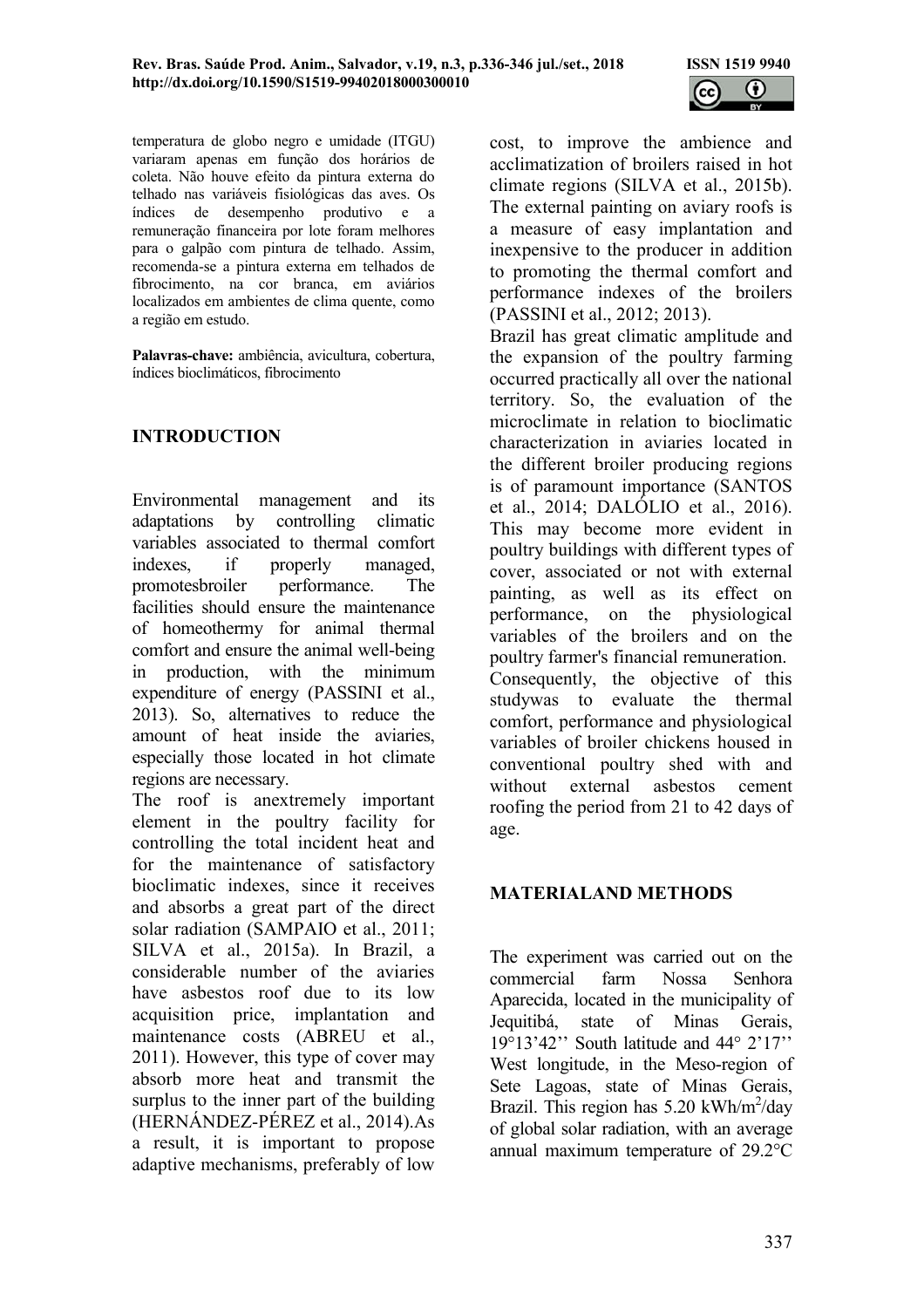

(REIS & TIBA, 2016). According to the classification of Köppen, the climate of the region is Cwa, characterized as humid temperate climate with dry winter and hot summer.

Two conventional, identical, east-west oriented aviaries were used. Each aviary was 12 m in width and 140 m in length, with 0.20-m side walls and 3.50-m celing, covered with asbestos cement roofs, concrete floor, sides protected with galvanized wire screens and polyethylene hand curtains in yellow with lining also in yellow and southeastern dominant winds. The artificial housing system, positive ventilation associated with nebulization, consisted of three fan lines, with ten fans in each line, and a spray system with three nebulizer lines. In both sheds, 19300 Cobb 500 broilers, mixed sex, were housedat the density of 11.5 broilers/ $m^2$ . The experiment started when the broilers were 21 days of age. In addition, one of the aviaries was painted with two coats of acrylic latex paint in white, applied on the outer part of the roof, after previous cleaning of the cover to be painted. According to the manufacturer, this paint has reflectance and absorbance indexes of 75% and 25%, respectively, on ceramic tiles basis. The management and feeding of the broilers were carried out according to the recommendations of the integrating company of the region, being the same for both sheds.

Environmental variables and the thermal comfort indexes were analyzed in a completely randomized experimental design, in asplit-plot arrangement where the plots were the two aviaries (with or without painted roof) and in the subplots, the five hours of data collection (6h00, 9h00, 12h00, 15h00 and 18h00), evaluated for 22 days, considered as replicates. These hours were stipulated in order to verify the effect of the roof painting on the comfort of the broilers during the day, because at night, the temperatures are milder inside the building.

Data on dry bulb temperature (Tdb), dew point temperature (Tdp), black globe temperature (Tbg), roof temperature (Tr), roof lining temperature (Trl), litter temperature (Tl), wind velocity (Wv) and relative humidity (RH) inthe sheds were collected daily at three distinct and equidistant points - initial third (35 m), middle third (70 m) and final third (105 m) - located at the center of each shed, to remove the border effect, carried out at 6h00, 9h00, 12h00, 15h00 and 18h00. Data loggers of the Instrutherm<sup>®</sup>HT-500 model were used to collect the variables Tdb, Tdp and RH. Wind velocity was collected through the use of a digital propeller anemometer. For the collection of the Tbg, black globe thermometers were installed in each aviary and model 5110 Instrutherm<sup>®</sup>mercury thermometers were arranged in the three positions (initial, middle and final third) 0.30 m from the litter corresponding to the center of mass of broilers. The Tr, Trl and Tl, were collected using a double laser sight thermometer with  $\pm 1.0$ °Caccuracy.

Thermal comfort indexes were calculated from the collection of climatic variables using Equations 1,2and 3.

GTHI (Globe-Temperature-Humidity-Index) (BUFFINGTON et al., 1981) (1):

 $GTHI = Tbg + 0.36Tdp + 41.5$ 

where:

Tbg= black globe temperature, in  $\mathrm{C}$ Tdp= dew point temperature, in ºC TLR (Thermal-Load-Radiation) (ESMAY, 1969) (2):

$$
RTL = \sigma (ART)
$$

where:

 $RTL =$  radiantthermal load, W m<sup>-2</sup>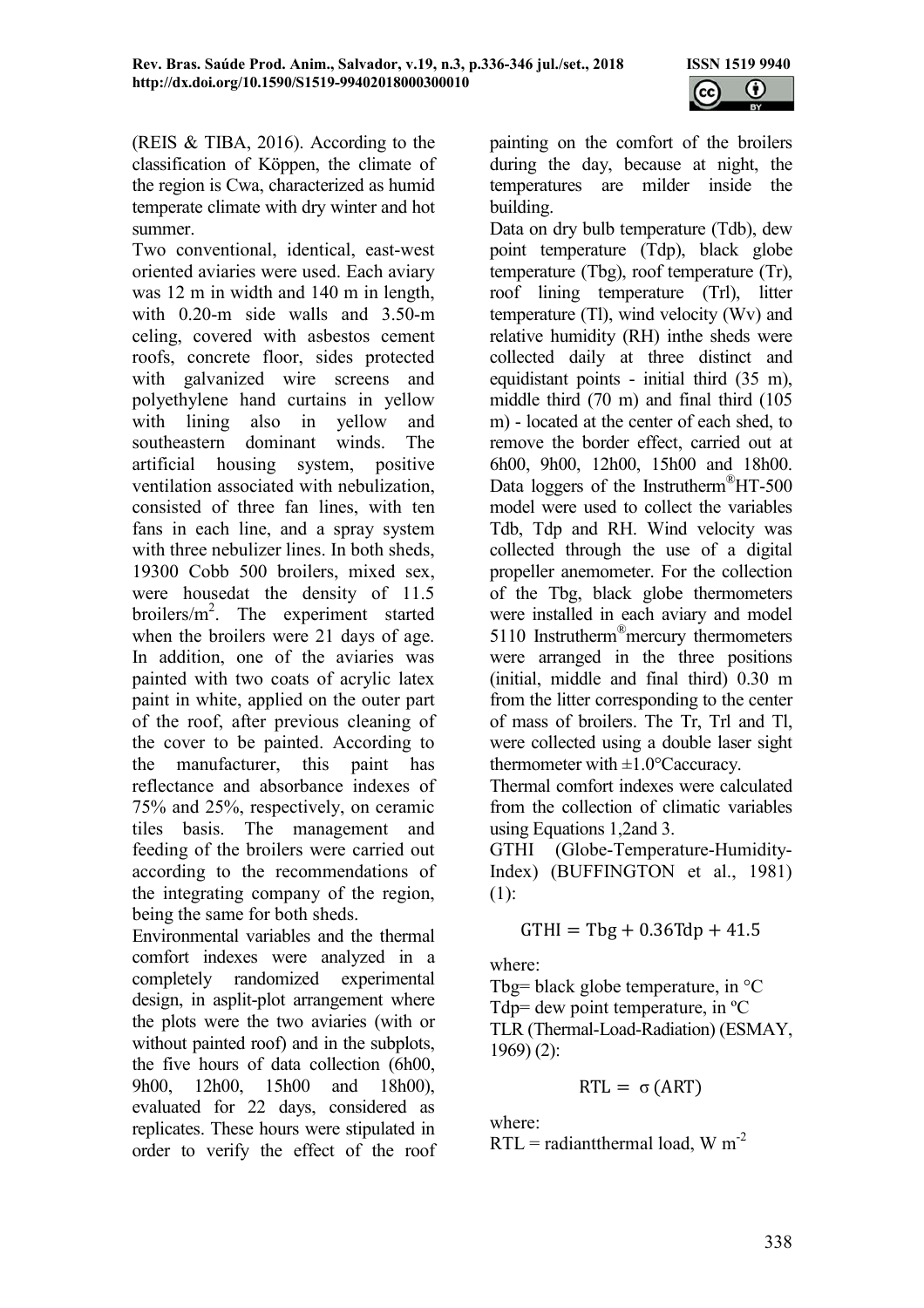

$$
\sigma = \text{Stefan-Boltzmann's constant},
$$
  
5.67x10<sup>-8</sup> W m<sup>-2</sup> K<sup>-4</sup>

ART (Average Radiant Temperature) in  $K(3)$ .

 $ART = 100 [2.51 * (V). 5 * (Tbg - Tdbs) + (Tbg/100)](3)$ 

where:

 $v = air$  velocity, ms<sup>-1</sup> Tbg = black globe temperature,  $K$ Tdb =dry bulb temperature, K

The performance was evaluated using the results of body weight (BW), average feed intake (FI), average daily gain (ADG), feed conversion ratio (FCR) and viability (VB) provided by the integrating company at the lot removal hour. After that, at payment, the company provided the data of productive efficiency index (PEI) and gross remuneration of each lot (GR).

In relation to the evaluation of the physiological variables, the rectal and surface temperatures of the broilers were measured. Those variables were collected weekly at 21, 28, 35 and 42 days of age, at 13h00. For that, three males and three females from three sections of each aviary (initial, middle and final third) were used. To measure the rectal temperature,  $a \pm 0.1$ -°C precison digital clinical thermometer was introduced in the cloaca of the broilers until stabilization of the reading. The surface temperature of the back of the broilers was mesured using an infrared laser thermometer, model TI-870 Instrutherm® , with resolution of 0.1°C and accuracy of  $\pm$ 1.0ºC, at the distance of approximately 10cm away from the broilers.

Data on thermal environment, comfort indexes and the physiological variables were submitted to analysis of variance using SAS software (2002). Averages of the aviaries were compared by the Tukey's test, whereas the interaction and effects of the evaluation hours were evaluated by means of regression analysis, both at 5% of probability. The interpretation of the performance data of

broilers and gross remuneration of the lots housed in the two types of sheds was performedin a descriptive way.

## RESULTS AND DISCUSSION

An interaction (P<0.05) was observed between the painted or not painted roof shed and data collection time for air temperature (Table 1).

The external painting of the roof provided a lower air temperature in the 9h00-1500h range, compared to the not painted shed (Figure 1). However, this reduction was not sufficient to keep the 21-42 day-ofage broiler chickens in the recommended thermal comfort zone, which is 18º-24ºC (COBB-VANTRESS, 2013). Similar behavior was observed by Fiorelli et al. (2010) and Passini et al. (2013) when evaluating different cover materials of poultry buildings, with and without external roof painting. The difficulty in achieving suitable air temperatures for broilers may be justified by the fact that most of the aviaries in Brazil are open. This makes the sheds to behave like a thermodynamic system in constant interaction, where it absorbs, reflects and transmits the heat from the environment into the inner part of the building through multifactorial causes.

After all, the air temperature inside the building is directly related to the heat produced by the animals, to the heat that is absorbed through direct and indirect solar radiation, to the heat exchanged by the roofing materials, walls, floor and litter and to the thermal changes caused by natural or artificial ventilation (KAWBATA et al., 2005).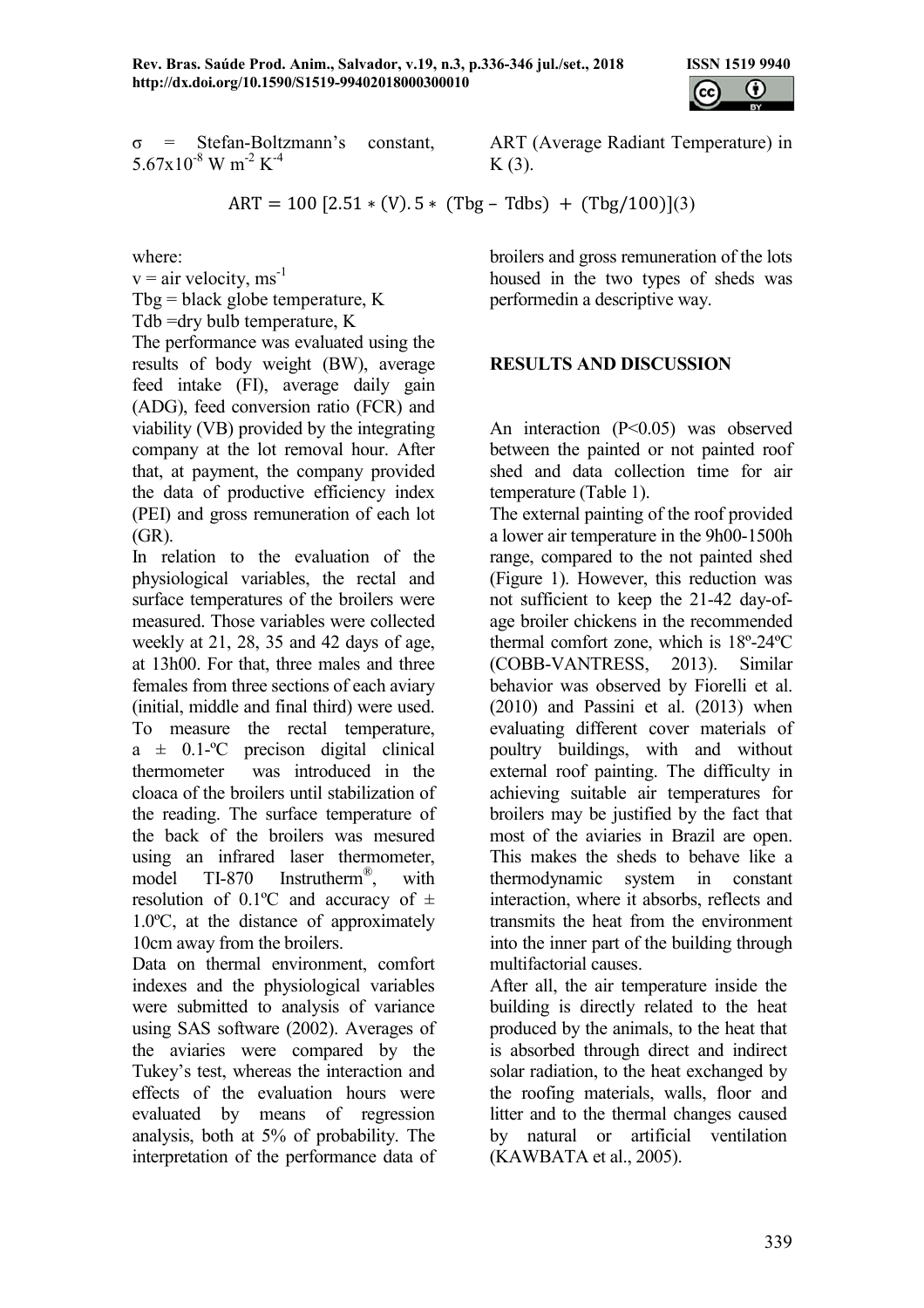

Table 1. Average values ofair temperature (Ta), relative humidity (RH), roof temperature (Tr), roof lining temperature (Trl) and litter temperature (Tl) in two broiler conventionalpainted (PS) and not painted roof (NPS) shed, at different collection hours(H)

| SV           | Ta $(^{\circ}C)$         | $RH$ (%) | $Tr(^{\circ}C)$           | $Trl(^{\circ}C)$ | $T1(^{\circ}C)$ |
|--------------|--------------------------|----------|---------------------------|------------------|-----------------|
| Shed         |                          |          |                           |                  |                 |
| <b>PS</b>    | 26.69                    | 48.78    | $27.75^{\circ}$           | 27.34            | 27.80           |
| <b>NPS</b>   | 26.83                    | 47.09    | $33.62^{b}$               | 28.91            | 27.24           |
| P value      | 0.8163                   | 0.1513   | 0.1564<br>$\qquad \qquad$ |                  | 0.1553          |
| Hour         |                          |          |                           |                  |                 |
| 6h00         | 22.39                    | 64.41    | 30.23                     | 27.60            | 27.38           |
| 9h00         | 27.25                    | 45.59    | 29.87                     | 27.70            | 27.39           |
| 12h00        | 29.08                    | 41.12    | 31.52                     | 28.56            | 27.75           |
| 15h00        | 29.02                    | 40.58    | 30.47                     | 28.29            | 27.81           |
| 18h00        | 26.05                    | 47.99    | 31.32                     | 28.51            | 27.27           |
| P value      | $\overline{\phantom{0}}$ | -        | 0.5589                    | 0.1603           | 0.2036          |
| $S \times H$ | $0.0401*$                | 0.6882   | 0.9959                    | 0.1603           | 0.5966          |
| CV(%)        | 4.75                     | 9.82     | 17.69                     | 8.29             | 4.78            |

 $SV =$  sources of variation;  $CV(%) =$  coefficient of variation.

\*Existing integration between type of shed (S) and data collection hour(H); Means followed by different letters are statically different from each other at 5%in the same column by the test of Tukey.



Figure 1 Values of average and regression equations of air temperature (<sup>o</sup>C) at 21-42 day-of-age period as a function of collection hours (h)(6h00, 9h00, 12h00, 15h00and 18h00) in the painted  $(PS)$ (....) (T<sub>PS</sub>= 7.7991 +  $3.2247H - 0.1223H^2$ ; R<sup>2</sup>=0.50)and not-painted roof shed (NPS) (-----)  $(T_{NPS} = 3.3564 + 4.0658H - 0.1563H^2$ ;  $R^2 = 0.58$ ) and schematic representation of the comfort range recommended by Cobb-Vantress  $(2013)(===)=)$ 

The RH inside the sheds was influenced only by the collection hours during the day over the experimental period and it was out of that recommended by Cobb-Vantress (2013) (50-70%), decreasing in the 6h00-1500h period and increasing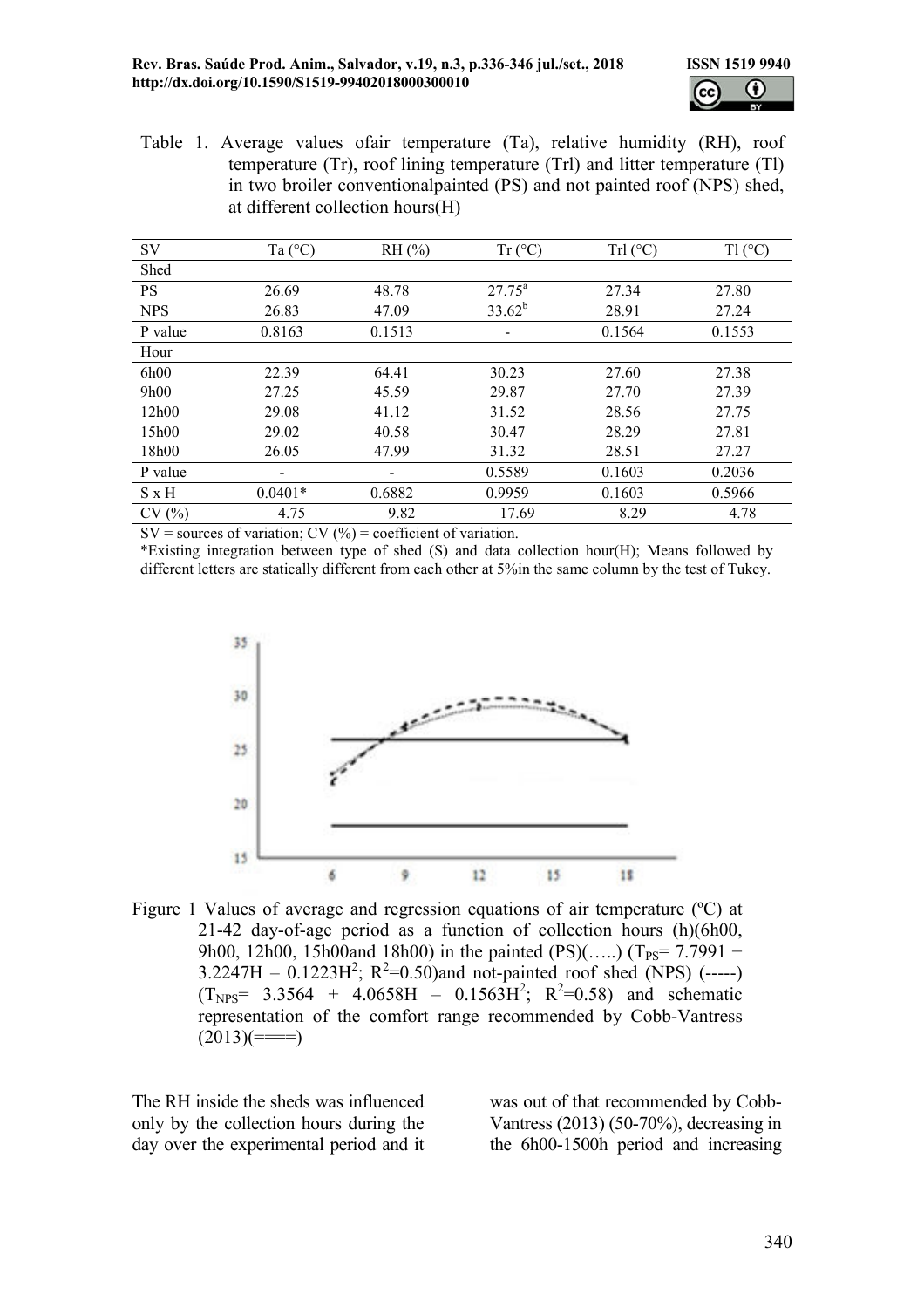

until 18h00. According to Oliveira et al. (2006), RH should always be evaluated in conjunction with air temperature, since the ability of broilers to withstand heat is inversely proportional to moisture content. Above all, the higher the RH, the greater the difficulty of the broiler to remove the endogenous heat through the respiratory tracts, through latent mechanisms. This results in an increase in the respiratory rate and energy expenditure due to raise in the muscle contraction, causing severe hyperthermia (LARA & ROSTAGNO, 2013). In addition, confined broilers are limited to adjustments necessary to dissipate metabolic heat, resulting in impairmentin expressing the ethological behaviors inherent to broilers, directly influencing their well-being.

The Tt was influenced by external paint in white, with an average reduction of 17.45% and 5.9°C, in relation to the notpainted roof shed that indicates an enhancement in absorbance and reflectance for fiber cement. Similar

results were observed by Sarmento et al. (2005), when evaluating cement roof painted in white with differences of 18% and 9°C.

The Trl and Tl of the sheds were not affected by the exterior painting of the roofs or at the different observation hours (Table 1). According to Cavalcanti et al. (2009), this was expected because the air layer formed in the lining has low thermal conductivity and low radiation absorption coefficient, being resistant to the passage of heat. In relation to Tl, it tends to be increased as the air temperature of the buildings increases. This is attributable to the higher consumption of water by broilers with elimination of more liquid excreta, which may result in fermentative litter processes (LAVOR et al., 2008). Such fact was not observed in the present study.

An interaction(P<0.05)was found for roof painting of the sheds and the different data collectionhour for TLR (Table 2).

| Table 2. Average values of thermal load of radiation (TLR) and Globe-Temperature- |
|-----------------------------------------------------------------------------------|
| Humidity-Index (GTHI) in two commercial broiler sheds with painted roof           |
| (PS) and not painted roof (NPS) at different collection hours (H)                 |

| SV                | TLR $(W/m^2)$ | <b>GTHI</b> |
|-------------------|---------------|-------------|
| Shed              |               |             |
| <b>PS</b>         | 478.25        | 74.25       |
| <b>NPS</b>        | 486.18        | 74.74       |
| P value           | 0.1841        | 0.5882      |
| Hour              |               |             |
| 6h00              | 436.30        | 69.68       |
| 9h00              | 472.99        | 74.48       |
| 12h00             | 507.19        | 77.14       |
| 15h00             | 511.88        | 77.19       |
| 18h00             | 482.71        | 73.98       |
| P value           |               | < 0.001     |
| S x H interaction | $0.0413*$     | 0.1869      |
| CV(%)             | 3,81          | 1.31        |

 $SV =$  sources of variation;  $CV(%) = Coefficient of variation; * = existing interaction between$ shed type (S) and data collection hour(H)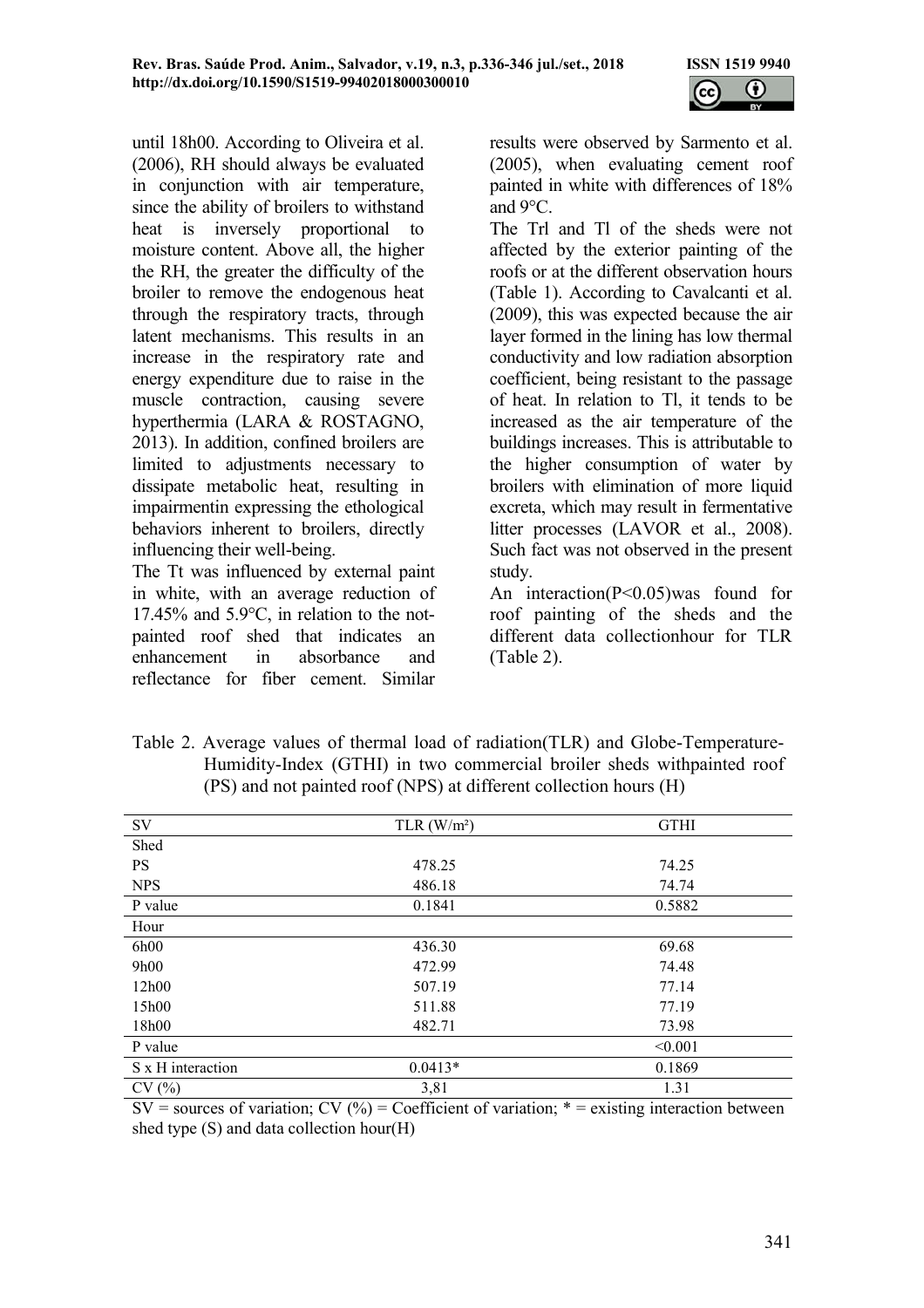Rev. Bras. Saúde Prod. Anim., Salvador, v.19, n.3, p.336-346 jul./set., 2018 ISSN 1519 9940 http://dx.doi.org/10.1590/S1519-99402018000300010





Figure 2. Average values and regression equations of the thermal load of radiation (TLR-W/m²) in the 21-42 day of age period, according to the data collection hours (H)(6h00, 9h00, 12h00, 15h00 and 18h00) in the painted roof (PS) (….) (TLR  $_{PS}$  = 243,9304 + 38,8430H – 1,4308H<sup>2</sup>; R<sup>2</sup>=0.54)and not painted roof shed (NPS)  $(---)$  (TLR  $_{NPS}$ = 292,6670 +  $31,3595H - 1,1284H^2$ ;  $R^2 = 0.51$ ) and limit of the TLR value recommended by Cassiano et al. (2009) for fiber cement roof

Overall, TLR values increased from 6h00 to 15h00, with subsequent reduction until 18h00 (Figure 2). This occurs as a function of direct solar radiation, which reaches the highest values near 15h00, when the sun is more perpendicular to the local horizon plane, and as a function of the radiation of long waves emitted by the neighborhood (PASSINI et al. al., 2013). The average TLR values observed in this study are close to those verified by Moraes et al. (1999) and Nääs et al.  $(2001)$ , 487.60 W.m<sup>2</sup> and 475.19 W.m<sup>2</sup>, respectively, in sheds with externally white painted fiber cement roof. Sampaio et al. (2011) reported that the TLR for white-painted asbestos fiber cement roof compared to ceramic tiles have similar thermal performances. Passini et al. (2013) stated that the external painting of asbestos fiber cement roofs,coupled or not to artificial ventilation systems, promotes

a reduction in TLR values, with a reduction in the amount of heat inside the poultry building.

The GTHI values ranged from 69.68 to 77.19 during the experimental period (Table 2). An increase occurred until the 15h00 and then, the value declined, and in the 12h00-15h00 interval, the values extrapolated the comfort range from 69 to 77, which is recommended by Oliveira et al. (2006) for 21-42 day of age broiler. Although the GTHIis used for measuring thermal comfort of the animal, it only considers temperature and humidity variables. Air temperature is a measure of the sensible heat content only of the atmosphere, while the humidity estimates the latent heat. Whilst both are important for the process of heat exchange between animals and environment, thermal radiation plays a fundamental role as a thermal stress factor for animals (SILVA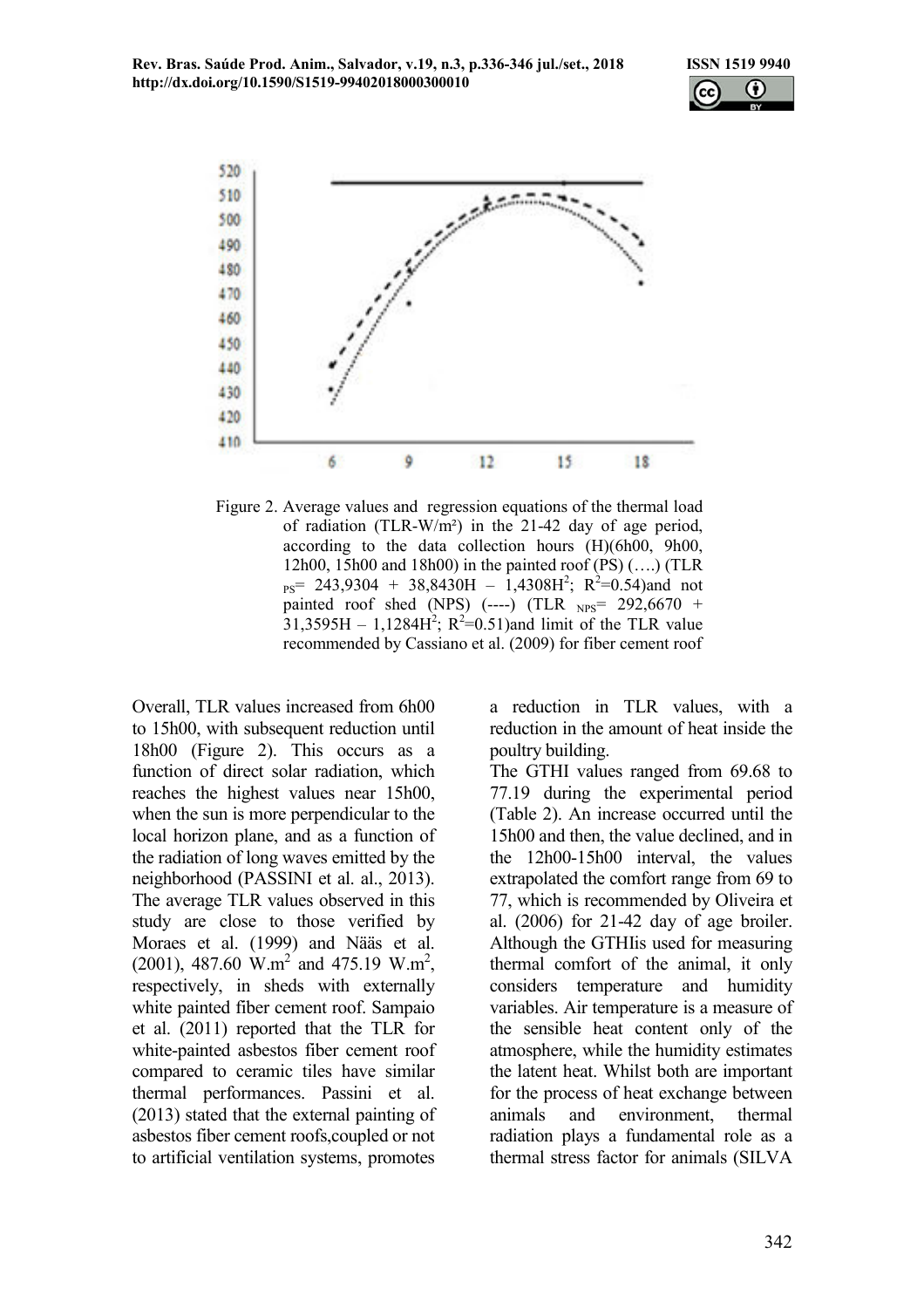

& MAIA, 2013). Indeed, solar radiation is of great magnitude in an intertropical region, where the average radiant temperature is generally higher than the air temperature (SILVA, 2008). Among the indices evaluated in the present study, the TLR is the most adequate to verify the heat in the building. Thus, the low applicability of the GTHI to assess the comfort of broiler chickens is emphasized, as well as the plumage, feather and skin characteristics of the broiler, the wind speed coming into the building and the intrinsic capacity of each species to eliminate endogenous heat are other variables that must be regarded for the elaboration of thermal comfort indexes for broilers.

The rectal temperature and the surface temperature of the broilers are important physiological variables to verify whether the animal is in comfort (GUIMARÃES et al., 2014; RODRIGUES et al., 2016). No effect (P<0.05) of the roof paint was observed for the physiological variables. The rectal temperature of the broilers ranged ( $P \le 0.05$ ) only as a function of the collection site, being higher for the broilers located in the final third of the shed.

Table 3. Average values of rectal temperature (ºC) and superficial temperature (ºC) of broilers housed in two types of commercial sheds, painted roof (PS) and not painted roof shed (NPS), in the 21-42 day-of-age period

| <b>SV</b>       | Rectal temperature $(^{\circ}C)$ | Surface temperature $(^{\circ}C)$ |  |  |
|-----------------|----------------------------------|-----------------------------------|--|--|
| Shed $(S)$      |                                  |                                   |  |  |
| <b>PS</b>       | 41.52                            | 33.46                             |  |  |
| <b>NPS</b>      | 41.45                            | 33.44                             |  |  |
| Shed local (SL) |                                  |                                   |  |  |
| Initial third   | $41.33^{b}$                      | 33.75                             |  |  |
| Medium third    | $41.52^{ab}$                     | 32.77                             |  |  |
| Final third     | 41.61 <sup>a</sup>               | 33.83                             |  |  |
| $S \times SL^*$ | 0.7508                           | 0.9930                            |  |  |
| CV(%)           | 0.48                             | 4.19                              |  |  |

 $SV =$  sources of variation;  $CV(%) = Coefficient of variation; * = existing interaction between shed type$ (S) and local (SL)

The final third of conventional poultry sheds, with positive ventilation associated with nebulization is likely to become the zone with the greatest environmental stress, because a greater accumulation of gases, dust and hot air occur in this place. However, the rectal temperature values observed in the present study fluctuated within the limit recommended by Ryu et al.  $(2016)$ , from 41 to 42 $^{\circ}$ C. The absence of variation in the surface temperature can be justified by the fact that this variable was measured on the back of the broilers. Despite the trend that occurs in warm

environmentsto the increase in the surface temperature of broilers by the rise in the peripheral blood circulation in an attempt to dissipate endogenous heat through sensitive processes, this occurs more strongly only in tissues not covered by feathers such as feet, crest and wattles (DALÓLIO et al., 2015). Measurement of the physiological variables only once in each experimental week may have contributed to the absence of the effect. The external paint of the roof provided an enhanced performance of the broilers (Table 4). However, it was still lower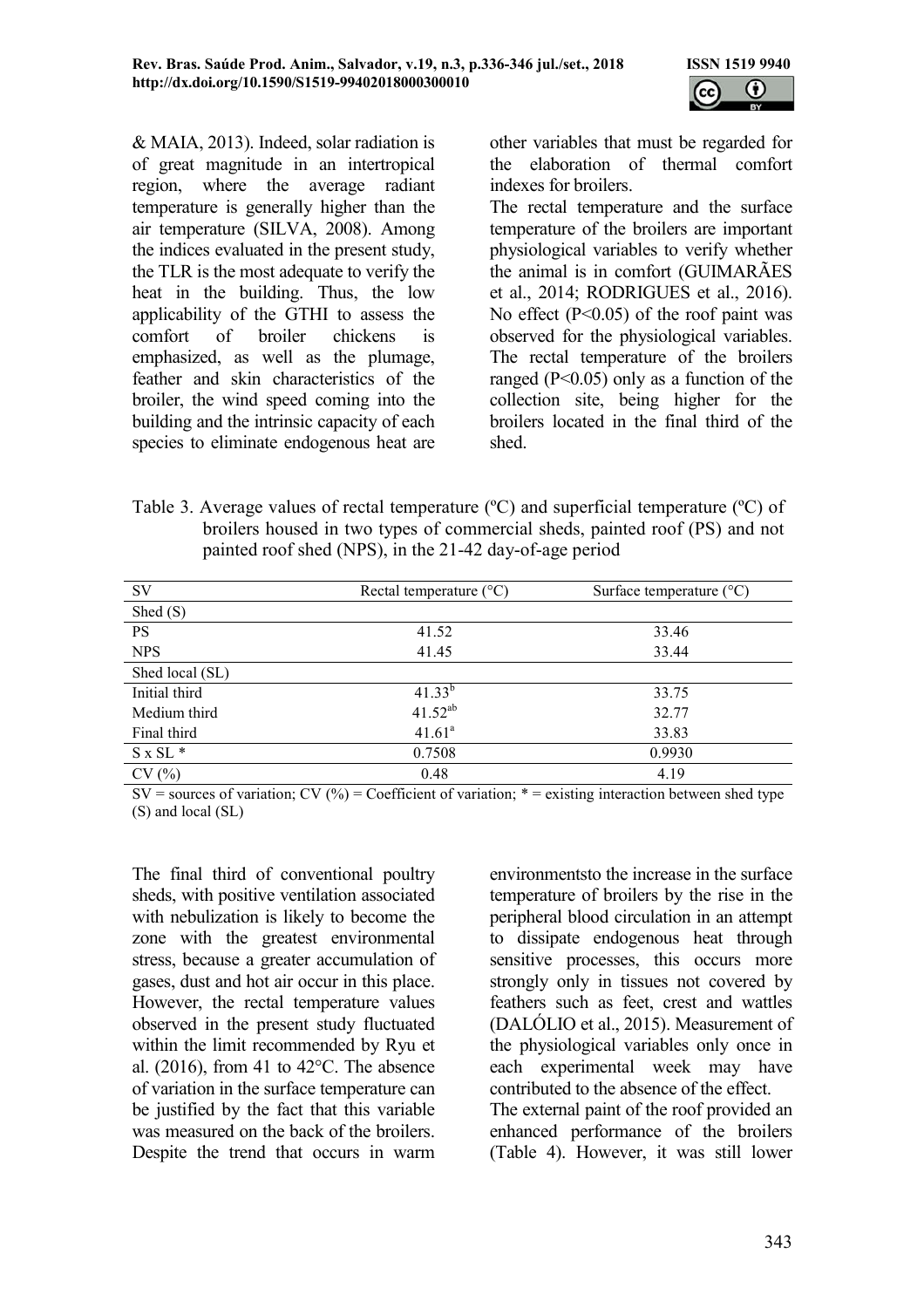

than the expected performance for the line, except for the characteristics of average feed intake and feed conversionratio. Similar results were observed by Passini et al. (2012) who

verified an improvement in the average weight gain for broilers reared in sheds with asbestos fiber cement roof painted with external reflexive painting.

Table 4. Average values of body weight (BW), average daily gain (ADG), average feed intake (FI), feed conversion ratio (FCR), viability (VB) and productive efficiency index (PEI) and gross financial remuneration of the lot (GR) of 43 day-of-age broilers housed in two commercial sheds with painted (PS) and not painted roof (NS)

| Parameter   | BW(g) | $\text{ADG}(\mathfrak{g})$ | FI(g) | FCR(g/g) | VB(%) | PEI | GR (R\$)                 |
|-------------|-------|----------------------------|-------|----------|-------|-----|--------------------------|
| <b>PS</b>   | 2707  | 62.95                      | 4253  | 1.65     | 95.09 | 362 | 13.994.29                |
| NS          | 2700  | 62.79                      | 4404  |          | 95.50 | 351 | 12,636.25                |
| Cobb $500*$ | 2732  | 65.00                      | 4659  |          | 96.00 | 364 | $\overline{\phantom{a}}$ |

\*Expected productive performance according to Cobb 500 line guidelines (COBB-VANTRESS, 2013).

The productive efficiency index (PEI) and the gross financial remuneration of the lot (GR) were 3.13 and 11.07% higher for the roof painted shed, respectively. This was because the increase in PEI and GR directly depends on the progress in the productive parameters that were provided by the improvement in the interior ambience of the roof painted shed. In addition, the region integrating company pays a bonus of R\$0.01/broiler for each unit improvement in feed conversion ratio, based on the average efficiency of the Cobb 500 line. According to Simões et al. (2015), the highest financial remuneration of the broiler flock associated with the enhancement in performance is essential for integrated poultry to become competitive and profitable instead of being a risky activity due to the high cost involved in the acquisition and implantation of the sheds by poultry farmers.

Therefore, external painting of fiber cement roofs in white is recommended for conventional aviaries located in hot climate regions as an additional lowcost alternative tool to improve thermal comfort, performance and financial profitability per housed lot.

#### ACKNOWLEDGEMENTS

The authors thank CAPES, CNPq, FAPEMIGand UFVJM for their support on the study execution.

## **REFERENCES**

ABREU, P.G.; ABREU, V.M.N.; COLDEBELLA, A.; LOPES, L.S.; CONCEIÇÃO, V.; TOMAZELLI, I.L. Análise termográfica da temperatura superficial de telhas. Revista Brasileira de Engenharia Agrícola e Ambiental, v.15, p.1193-1198, 2011.

BUFFINGTON, D.E.; COLAZZO-AROCHO, A.; CATON, G.H. Black globehumiditycomfort index (BGHI) as comfortequation for dairycows. Transaction of the ASAE, v.24, p.711- 714, 1981.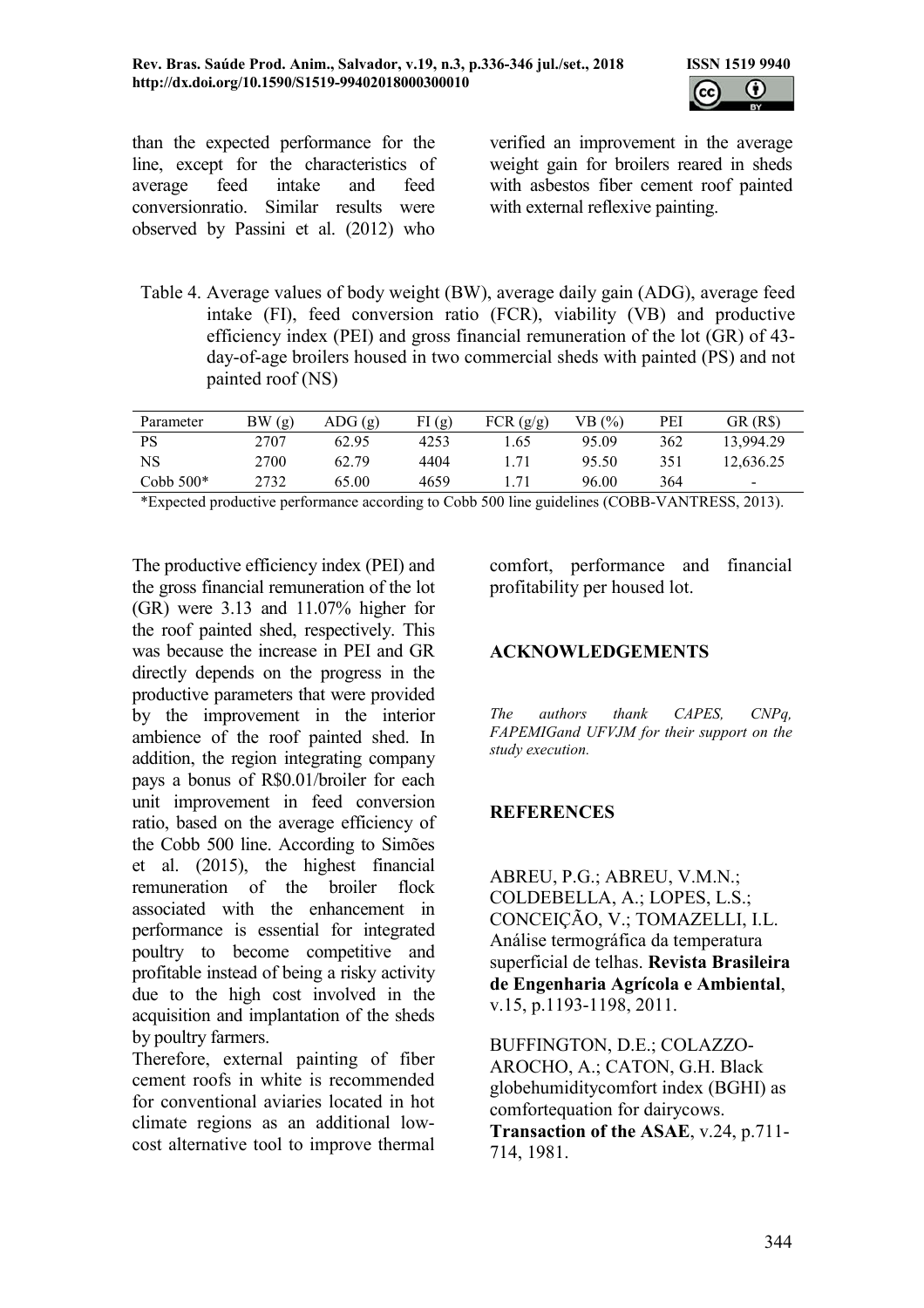

CAVALCANTI, M.A.V.; MENDES, J.U.L.; CAVALCANTI, B.T.V.; SILVEIRA, F.F. Comparative analysis of the efficiency of thermal systems built with reflective insulators with and without vacuum. Thermal Engineering, v.8, p.15-20, 2009.

COBB-VANTRESS.Broiler management Guide. Arkansas: Cobb-Vantress USA, 2013. 73p.

DALÓLIO, F.S.D.; ALBINO, L.F.T.; LIMA, H.J.D.; SILVA, J.N.; MOREIRA, J. Heat stress and vitamin E in diets for broilers as a mitigating measure. Acta Scientiarum. Animal Sciences, v.37, p.419-427, 2015.

DALÓLIO, F.S.D.; MOREIRA, J.; COELHO, D.J.R.; SOUZA, C.F. Caracterização bioclimática de um galpão experimental de criação de frangos de corte na região de Diamantina-MG. Engenharia na Agricultura, v.24, p.22-31, 2016.

ESMAY,M.L. Principlesof animal environment. Westport, CT Abi., 1969. 325p.

FIORELLI, J.; FONSECA, R.; MORCELLI, J.A.B.; DIAS, A.A. Influência de diferentes materiais de cobertura no conforto térmico de instalações para frangos de corte no oeste paulista. Engenharia Agrícola, v.30, p.986-992, 2010.

GUIMARÃES, M.C.C.; FURTADO, D.A.; NASCIMENTO, J.W.B.; TOTA, L.C.A.; SILVA, C.M.; LOPES, K.B.P. Efeito da estação do ano sobre o desempenho produtivo de codornas no semiárido paraibano. Revista Brasileira de Engenharia Agrícola e Ambiental, v.18, p.231-237, 2014.

HERNÁNDEZ-PÉREZ, I.; ÁLVAREZ, G.; XAMÁN, J.; ZAVALLA-GUILLÉN, I.; ARCE, J.; SIMÁ, E. Thermal performance of reflective materials applied to exterior building components  $-a$ review. Energy and Buildings, v.80, p.81-105, 2014.

KAWBATA, C.Y.; CASTRO, R.C.; SAVASTANO JÚNIOR, H. Índices de conforto térmico e respostas fisiológicas de bezerros da raça holandesa em bezerreiros individuais com diferentes coberturas. Engenharia Agrícola, v.25, p.598-607, 2005.

LARA, L.J.; ROSTAGNO, M.H. Impact of heat stress on poultry production. Animals (Basel), v.3, p.356-369, 2013.

LAVOR, C.T.B.; FERNANDES, A.A.O.; SOUSA, F.M. Efeito de materiais isolantes térmicos em aviários no desempenho de frango de corte. Revista Ciência Agronômica, v.39, p.308-316, 2008.

MORAES, S.R.P.; TINÔCO, I.F.F.; BAÊTA, F.C.; CECON, P.R. Conforto térmico em galpões avícolas, sob coberturas de cimento-amianto e suas diferentes associações. Revista Brasileira de Engenharia Agrícola e Ambiental, v.3, p.89-92, 1999.

NÄÄS,I.A.; SEVEGNANI, K.B.; MARCHETO, F.G.; ESPELHO, J.C.C.; MENEGASSI, V.; SILVA, I.J.O. Avaliação térmica de telhas de composição de celulose e betumem, pintadas de branco, em modelos de aviários com escala reduzida. Engenharia Agrícola, v.21, p.121-126, 2001.